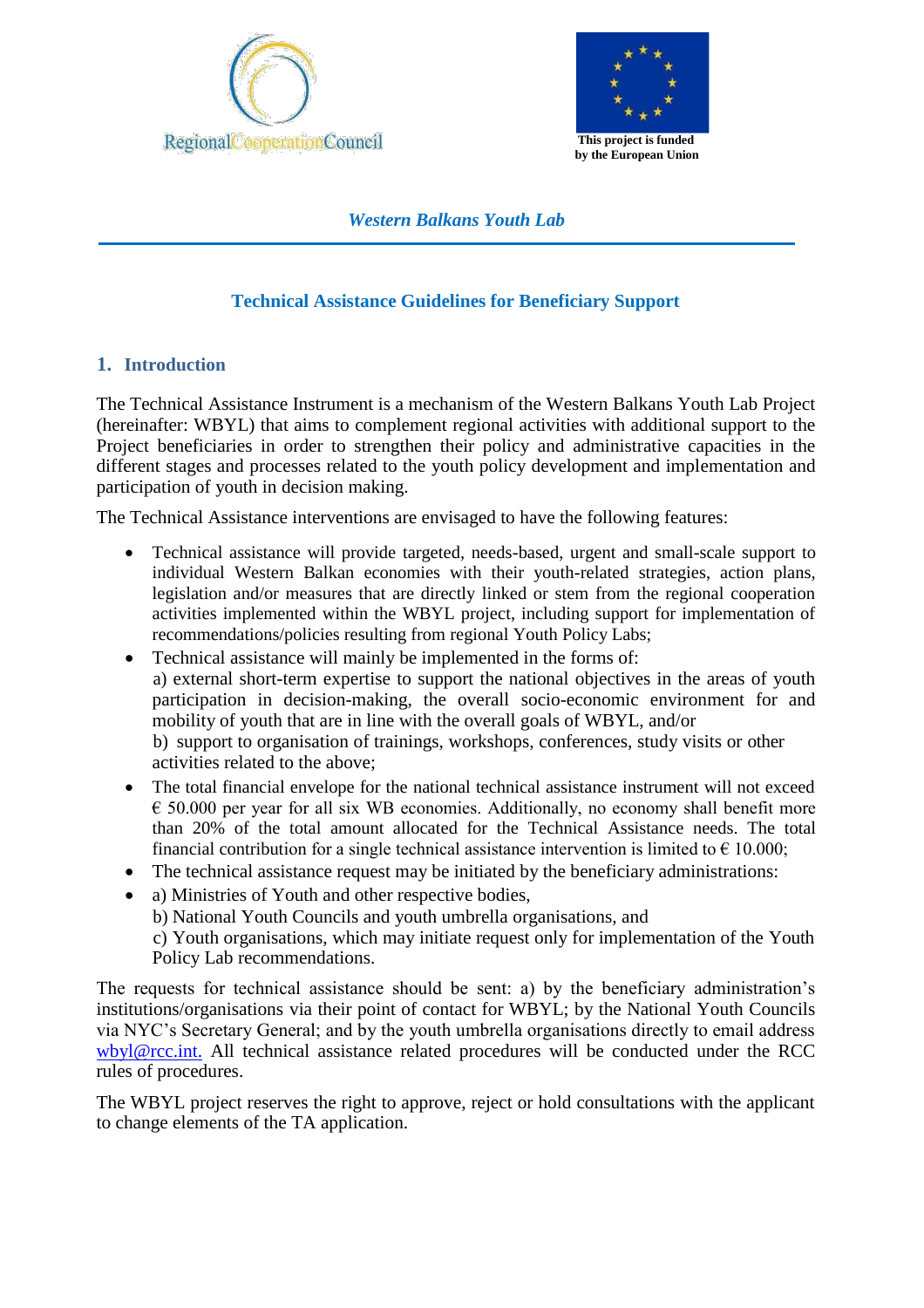## **2. Beneficiary Application Form**

The beneficiaries may identify opportunities and needs for assistance in the area of youth participation and submit these to the RCC by using the WBYL Beneficiary Application Form (provided in Annex I).

The form contains the following information:

- Background information about the beneficiary institution/organisation requesting assistance;
- Description of the specific need/selected topic;
- Elaboration of the link with WBYL objectives;
- Expected results;
- Description of the expertise required, duration of the intervention and recommendations regarding the experts where applicable.

The Beneficiary Application Form should be normally delivered 60 days prior, but not less than 30 days prior to the first day of implementation of the activities, in order to allow for the tendering, selection and contracting procedures.

### **3. Tentative topics**

Beneficiaries listed above can request support from the WBYL technical assistance instrument to address a diverse range of relevant, immediate and short-term needs they identify as challenging in the areas of youth participation and youth policy development and implementation. These may include, but will not be limited to:

- Support in improving legal and policy environment for youth participation and operation of youth organisations;
- Support in monitoring implementation and/or impact of youth related policies and legislation;
- Support in establishing and/or developing youth participation instruments and (formal and informal) mechanisms;
- Activities related to coordination, communication and cooperation of youth related institutions, organisations and mechanisms;
- Development and implementation of evaluation and impact assessment instruments for programmes, projects and activities related to youth;
- Enhancing policy development and implementation related to the regional thematic Youth Policy Labs;
- Organisation of stakeholder consultations:
- Conducting awareness raising campaigns.

Beneficiaries are encouraged to propose additional topics, based on their interest and needs, in line with the overall WBYL project objectives. Activities may include expert support/technical assistance, training/capacity building, workshops/seminars/conferences, stakeholder consultations,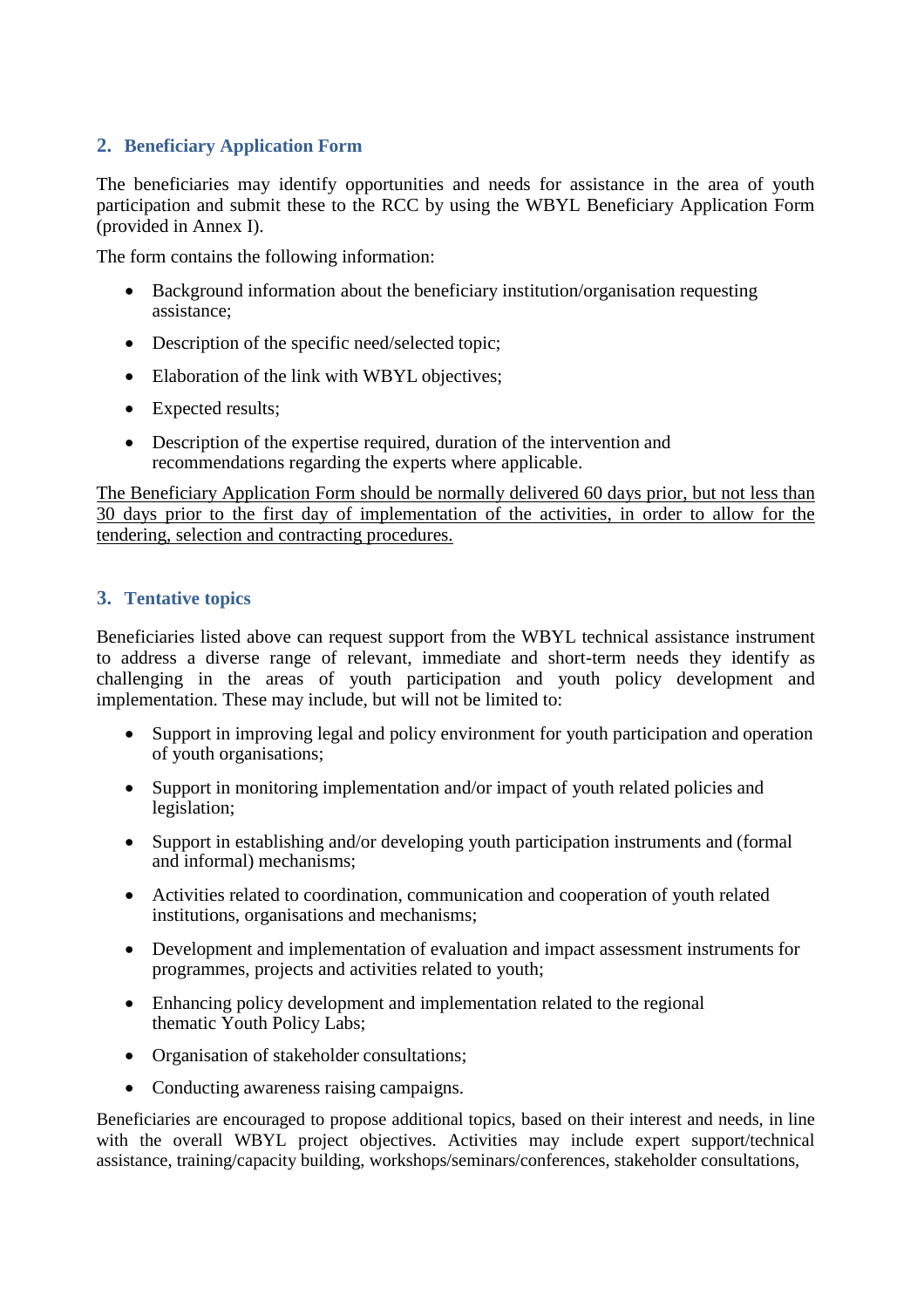analysis/case study/mapping, peer-learning, evaluations of programmes targeting youth, awareness raising campaigns.

# **4. Guidelines for hands-on short-term expertise (Technical Assistance)**

Expert assistance will aim to address very specific needs for limited time periods and the maximum number of expert days for each intervention will be 30 working days or  $\epsilon$ 10,000 in total.

Depending on the beneficiary needs, the number of days or the financial amount of assistance can be allocated to one or more tasks.

### **a) Processing of requests and identification of required expertise**

The process of selecting and contracting the service provider will be conducted according to the RCC rules.

A representative of the beneficiary institution/organisation will be consulted in the process of preparing the Terms of Reference (ToR) and selecting the service provider.

The ToR will include as a minimum the following information: description of the assignment, tasks and responsibilities, necessary qualifications, number of working days and location, reporting and documentation.

### **b) Implementation of technical assistance**

After the successful completion of the above steps, the expertise will be deployed to assist the beneficiary in addressing the identified need.

No later than 15 days after the implementation of the work, a report will be prepared and submitted to both RCC and the beneficiary institution, describing the activities undertaken, results achieved, lessons learned, main constraints faced and possible next steps.

### **c) Remuneration procedures**

The fees and payments will be part of the contract signed between the service provider and RCC in line with the RCC rules and procedures.

#### **5. Guidelines for support to organisation of trainings, workshops, conferences or other activities**

Regarding trainings, workshops, conferences or related activities, RCC will be in charge of the organisation and covering eligible expenses related to these events upon agreement with the beneficiaries.

Eligible expenses are subject to prior approval by RCC and are exclusively related to the successful organisation of the agreed event. These may include: rental of facilities and equipment for the event, printing costs, translation and/or interpretation, expert fees where necessary, meals, meeting materials and supplies.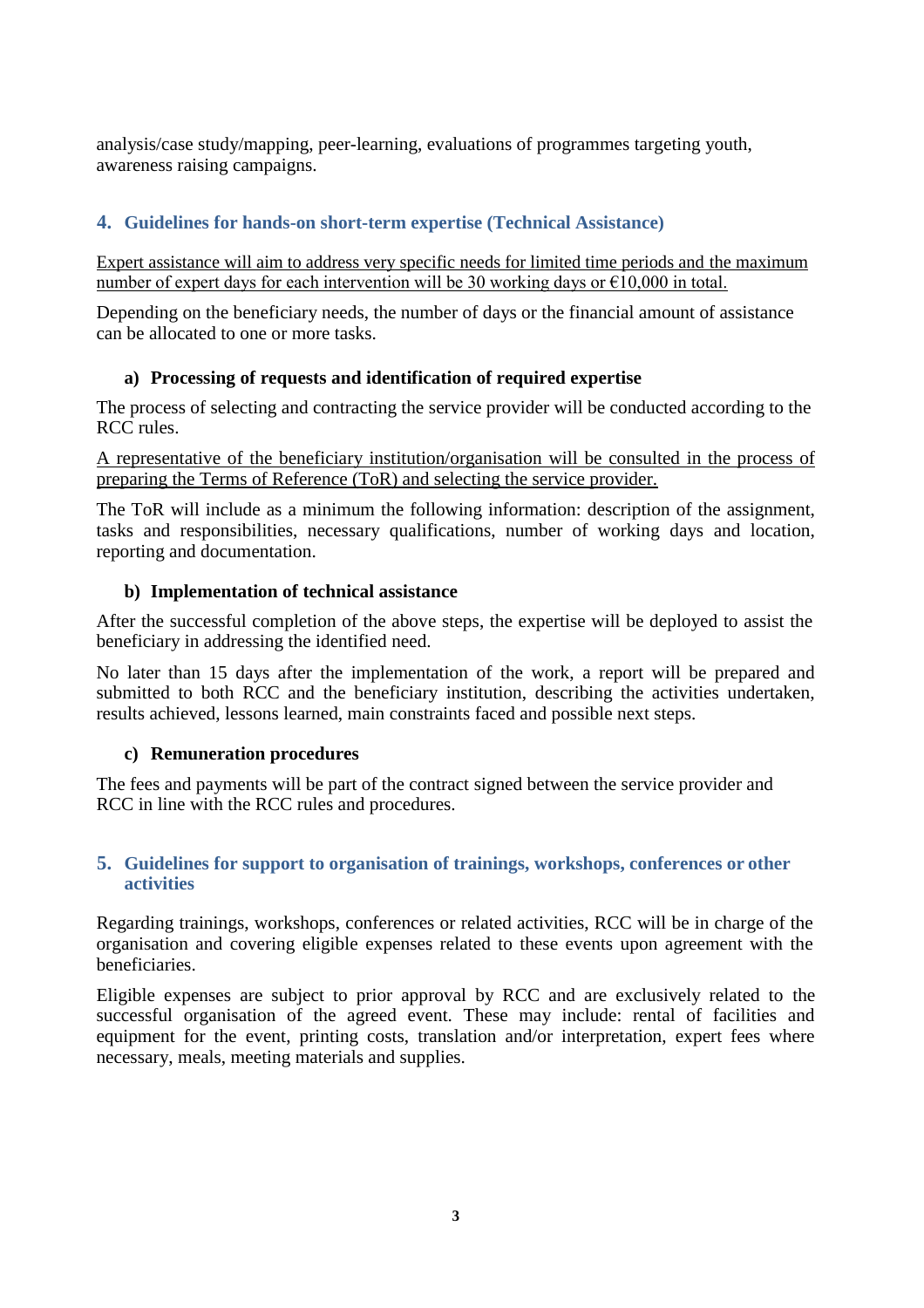#### **6. Additional considerations**

The provided assistance will in no way be designed to substitute national efforts, but rather to enhance and support specific areas, where obstacles are identified.

Additionally, support needs to take into account, be complementary or enhance the envisaged analytical support provided to line ministries and organisations in diagnosing, prioritising, reviewing and monitoring through other donor assistance.

#### **7. Requests for assistance**

Beneficiary institutions/organisations interested to make use of this instrument or requiring additional information are invited to contact Mrs. Emina Basic-Poljak, Project Expert of the WBYL project via email: [Emina.Basic@rcc.int](mailto:Emina.Basic@rcc.int)

It is advisable to deliver the Beneficiary Application Form 60 days, but never later than 30 days, before the first day of implementation of the activities.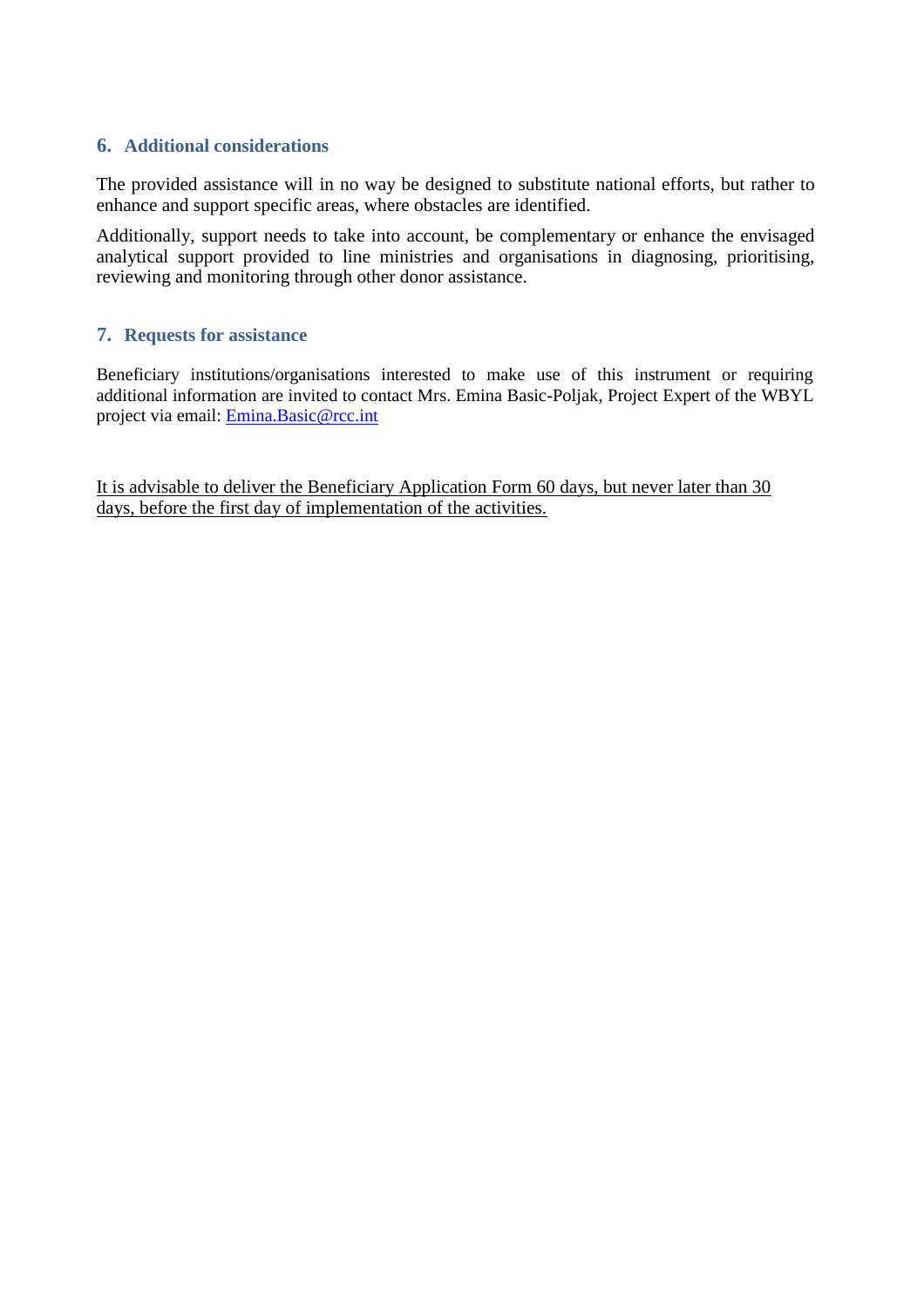#### **Annex I:**

**Beneficiary Application Form** *(to be sent in Word format to [wbyl@rcc.int\)](mailto:wbyl@rcc.int)*

# **1. INFORMATION ABOUT THE BENEFICIARY INSTITUTION/ORGANISATION**

| <b>Contact information</b>                                                        |     |              |                    |  |  |
|-----------------------------------------------------------------------------------|-----|--------------|--------------------|--|--|
| Name of the institution/organisation that will implement the proposed initiative: |     |              |                    |  |  |
|                                                                                   |     |              |                    |  |  |
| <b>Address</b>                                                                    |     |              | <b>City</b>        |  |  |
|                                                                                   |     |              |                    |  |  |
| Tel.                                                                              | Fax | <b>Email</b> | Website            |  |  |
|                                                                                   |     |              |                    |  |  |
| <b>Contact person</b>                                                             |     | <b>Email</b> | <b>Tel./Mobile</b> |  |  |
|                                                                                   |     |              |                    |  |  |

# **2. INFORMATION ABOUT THE PROPOSED ASSISTANCE**

# **2.1 Description of the specific need(s) and the related area(s) of assistance**

*Please provide a brief justification of the needs and areas of assistance. The justification should include a connection to the relevant national goals, priorities and strategic documents and details on how this assistance is expected to contribute in that regard (max. 200 words).*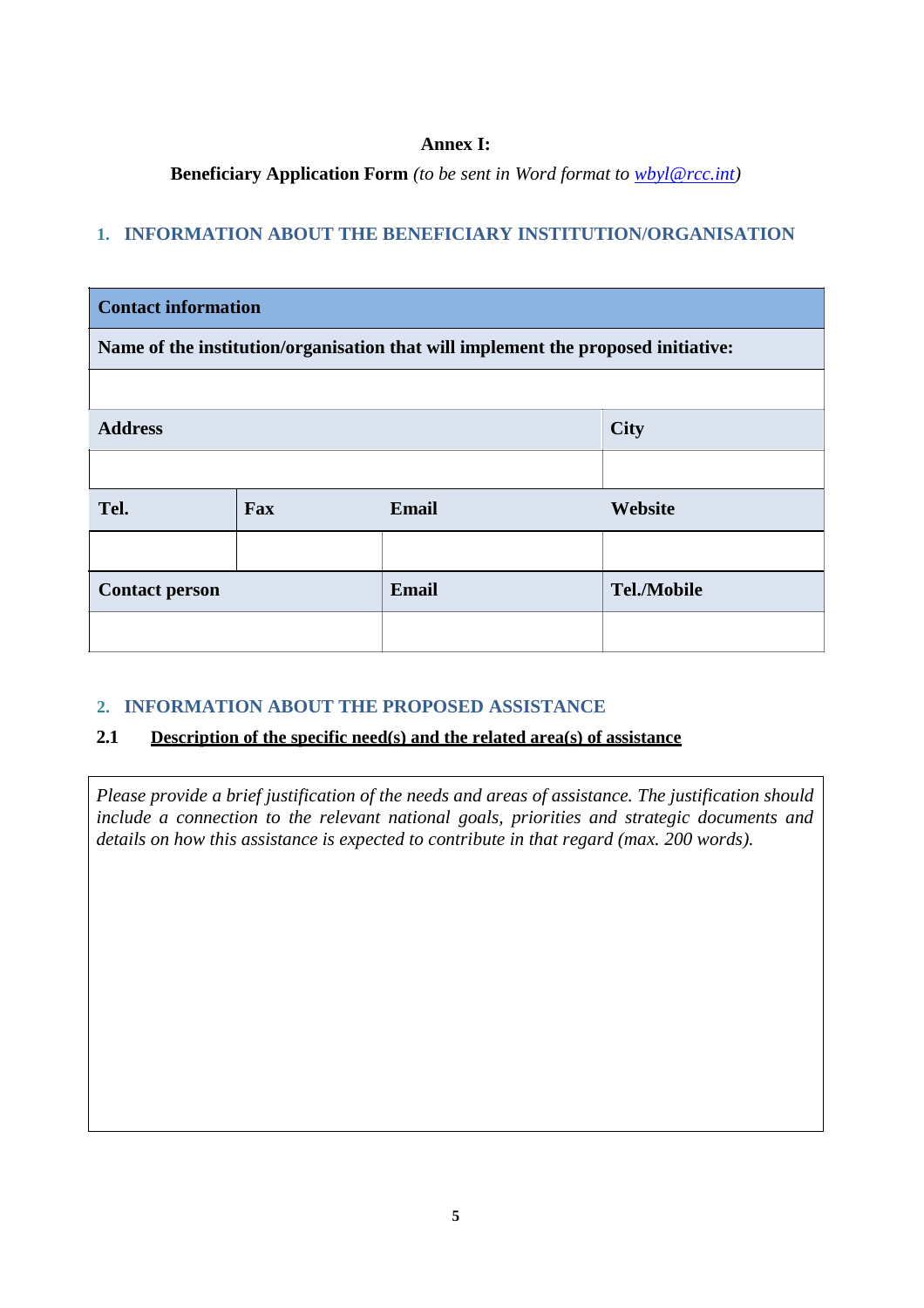## **2.2 Description of the proposed intervention**

*Please provide a detailed explanation of the proposed intervention. In case of request for support for event organisation, please enclose a draft Agenda as well (max. 200 words)*

## **2.3 Expected result(s)**

*Please describe the expected result(s) of the proposed intervention (max. 200 words)*

# **2.4 Duration (dates) of the intervention**

The activity is planned to be implemented from  $\langle DD/MM/YYYY \rangle$  to  $\langle DD/MM/YYYY \rangle$ .

### **2.5 Links to WBYL Objectives**

*Please describe how the required assistance will contribute to WBYL objectives and implementation of its programme of work. For these purposes, please refer to the [Youth](https://www.rcc.int/youthlab) [Lab](https://www.rcc.int/youthlab) webpage. Please do not hesitate to contact the WBYL Project Expert Mrs. Emina Basic-Poljak for assistance with this part of the application. (max. 200 words)*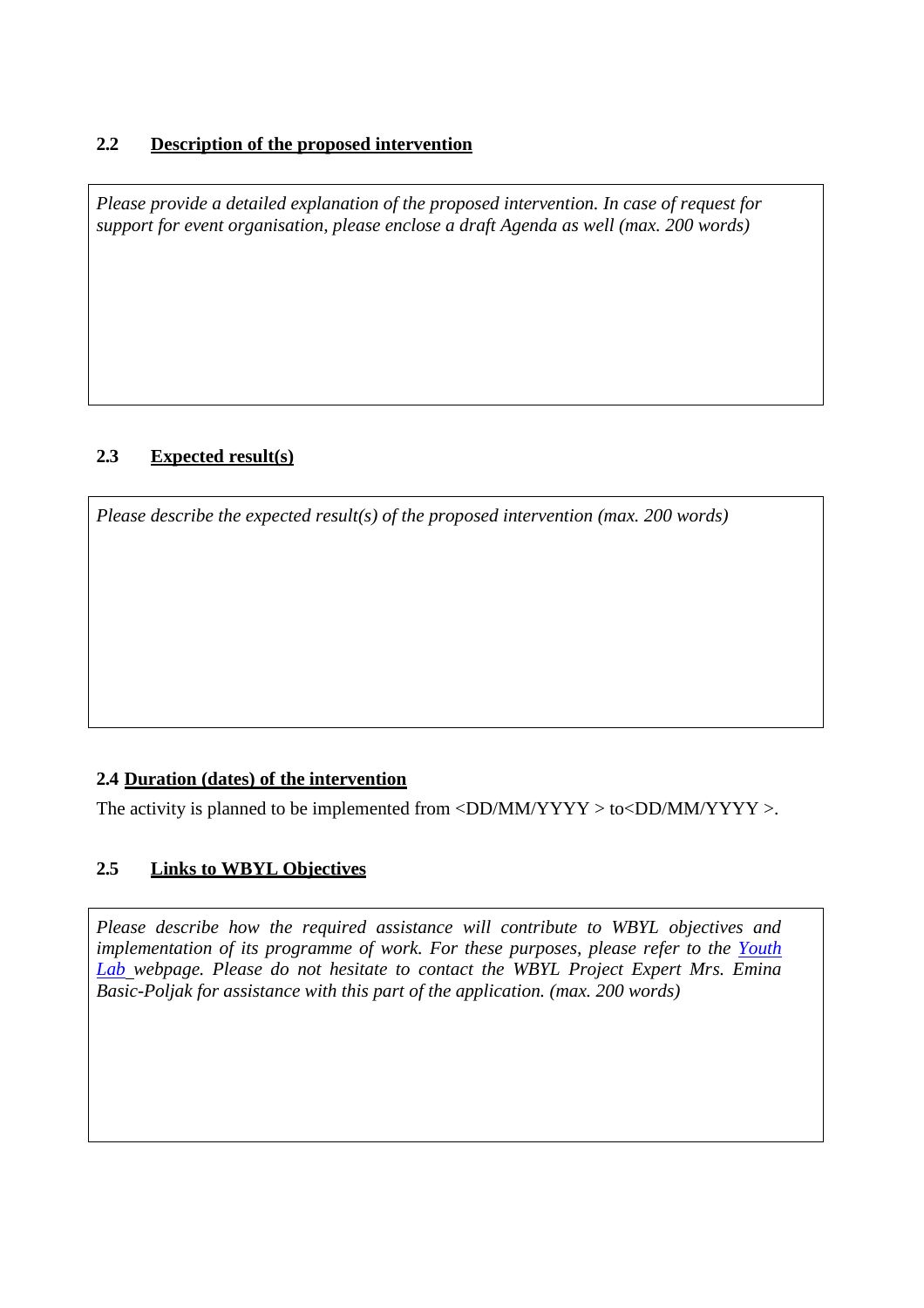### **3. TECHNICAL ASSISTANCE (Fill out only if you are requesting support in the form of technical assistance)**

### **3.1 Individual experts**

- In case the required assistance takes the form of services of an expert, please provide an estimate of the number of days needed for completion of the work and a description of the expected tasks under the proposed engagement:

#### **Total No. of Days requested:**

**Specific Tasks of the Expert** (e.g. analysis of youth needs, assessment of youth-aimed measures, national legal framework related to youth, etc.):

*Please provide a description of the level of qualifications and areas of expertise (of a required expert) needed for carrying out the proposed assistance.*

- In case you know, please feel free to recommend specific experts, whom you deem have competencies to deliver the required assistance. They will be contacted and included in the selection process. (Please note that civil servants of the public administration of the RCC participants shall not be recruited as experts in contracts financed by the RCC Secretariat).

|                         | <b>Name and Surname</b> | <b>Field of Expertise</b> | <b>Contact Info</b> |
|-------------------------|-------------------------|---------------------------|---------------------|
|                         |                         |                           |                     |
| 2.                      |                         |                           |                     |
| 3.                      |                         |                           |                     |
| $\bullet\bullet\bullet$ |                         |                           |                     |